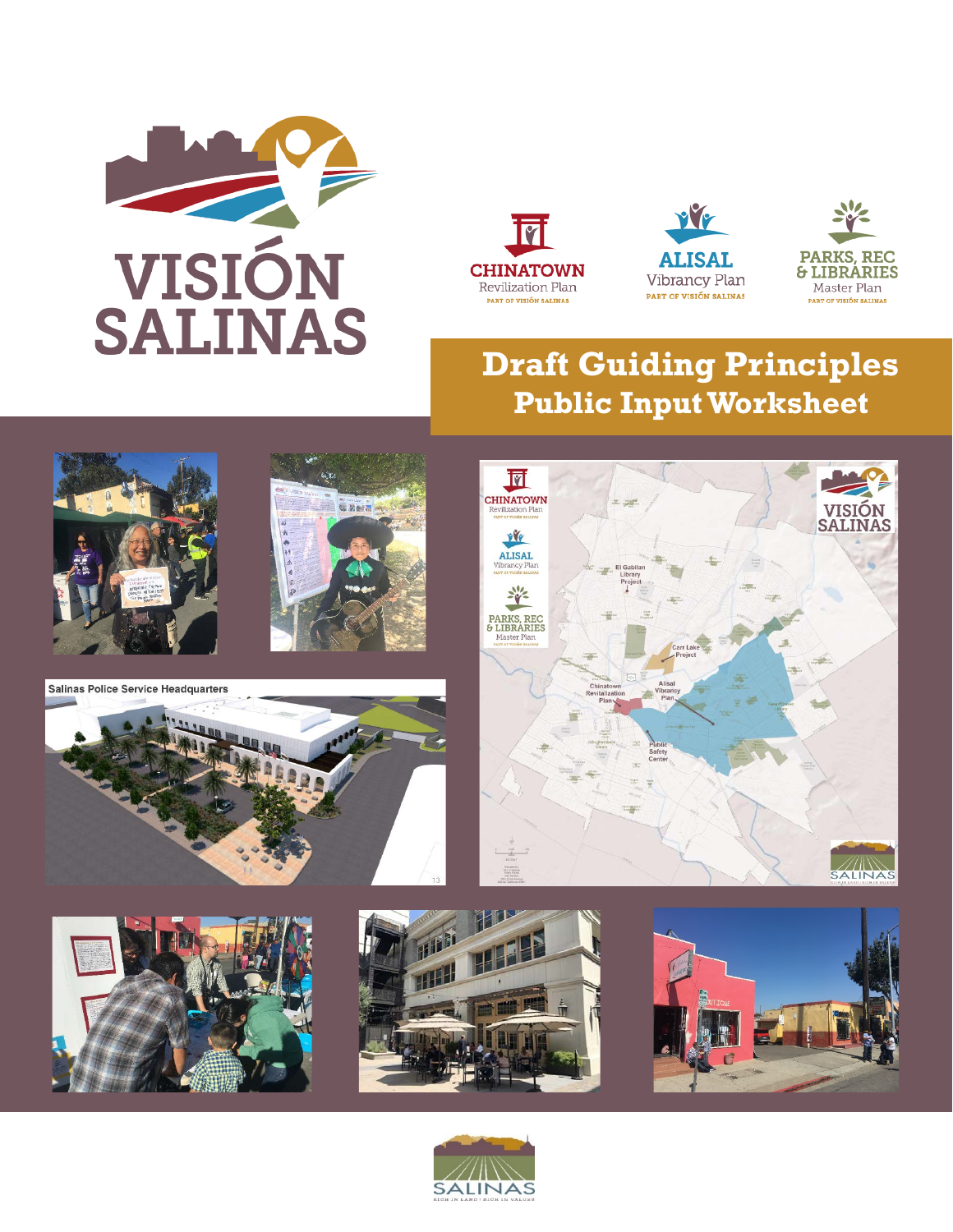**These are Draft Guiding Principles for the upcoming General Plan Update in Salinas. If you have any comments or questions, please call or email Adam Garrett:**

**831-758-7027 [adamg@ci.salinas.ca.us](mailto:adamg@ci.salinas.ca.us)**

**or Tara Hullinger:**

**831-758-7407 [tarah@ci.salinas.ca.us](mailto:tarah@ci.salinas.ca.us)**

**The Guiding Principles are the values and vision of Salinas residents. They will be the guiding voice of the General Plan Update in Salinas. They were developed from what we have heard from you! These Guiding Principles were formed from outreach for the Economic Development Element, Housing Element, the Alisal Vibrancy Plan, Chinatown Plan, Parks and Libraries Master Plan, and Vision Salinas Outreach.**

## **The City of Salinas Overarching Core Value:**

## • *An Inclusive, Diverse and Welcoming City where all Persons can Thrive*

Salinas believes that an inclusive, diverse and welcoming environment is essential to developing and sustaining a livable City, which is working as a community to ensure that all members have equitable access to opportunities to advance their well-being regardless of their circumstances. The City's decisions, policies and practices are rooted in the principles of social equity and sustainability so that the fundamental needs of all people are met regardless of their race, color, ethnicity, age, religion or beliefs, income or where they live, language, marital status, gender identity or sexual orientation, place of birth, health or disability.

This Overarching Core Value is embedded in each of the following Guiding Principles:

## **Guiding Principles:**

*Economic Prosperity, Equity and Diversity - A City where all persons have equitable access to prosperity through a diversified economy, jobs and educational/training opportunities:* 

- *Create a diversified economy that looks to the future, attracts emerging industries, supports entrepreneurship, innovation, and creativity, and promotes the City (and the greater Salinas Valley) as the premier center for agricultural productivity and AgTech.*
- *Foster small business development and ensure that existing businesses gain access to the capital, resources and services that they need to succeed, expand and stay in the City.*
- *Create a skilled workforce by providing educational and training pathways to increase job opportunities and earning power.*
- *Promote the image of the City as a desirable, safe, and vital location for businesses to locate and people to live, work, and visit.*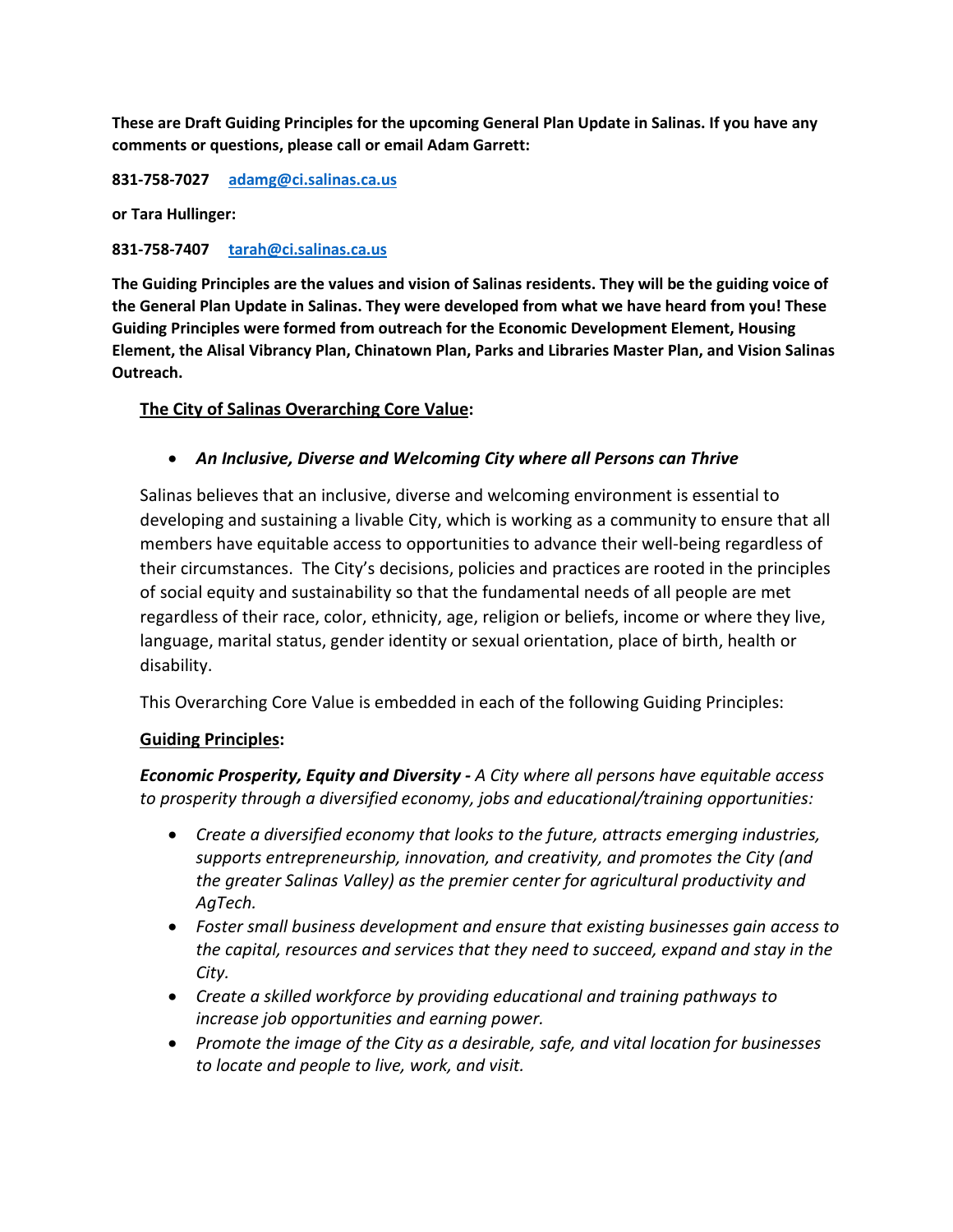*Housing Opportunities for All – A City with a diversity of housing types and affordability levels for new and existing residents:*

- *Facilitate the development of safe, clean and affordable housing throughout the City that meets the diverse needs of the community and supports healthy living (with emphasis on transit-oriented development, high quality rental housing and home ownership).*
- *Remove unfair or inappropriate barriers to housing, address homelessness and overcrowding, and work to ensure housing opportunities exist for the underserved and most vulnerable members of the community.*
- *Ensure existing housing and neighborhoods are well maintained to improve safety, bolster community pride, and foster social connections.*
- *Promote new higher density and mixed use residential development around key community assets, near public and active transportation and along major corridors.*

*Healthy and Safe Community – A City which strives to protect and improve the personal safety, health and welfare of the people who live, work, and visit:*

- *Build a trusting relationship between the community and public safety to reduce violence and ensure people feel safe going about their daily activities.*
- *Emphasize crime prevention through the provision of effective programs, focused resource allocation, partnerships with local groups, and the design of the built environment.*
- *Partner with health providers and organizations to improve the health of the community, reduce health inequities, and provide access to health care.*
- *Promote equitable access to healthy food, parks, recreation and other desired amenities to encourage healthier lifestyle choices.*
- *Ensure the protection and sustainable use of the City's air, water, land, and natural resources.*
- *Cultivate the preparedness of our most vulnerable population, improve the resiliency of the City's hard infrastructure, and reduce greenhouse gas emissions to ensure a better response to climate change and natural disasters.*

*Youth are the Future – A City where youth flourish and have equitable access to education, recreation and a healthy urban environment:* 

- *Strive to end childhood poverty, improve literacy, and eliminate youth violence.*
- *Ensure all youth have access to quality preschools, schools, afterschool programs, libraries and recreational opportunities.*
- *Support educational and training pathways and opportunities for all youth so they can gain skills that will help them improve their well-being, upward mobility, secure employment and allow them to remain in the community.*
- *Foster access to family support services to help parents, families and caregivers fulfill their roles and provide a safe, caring and healthy atmosphere where youth can thrive and achieve their full potential.*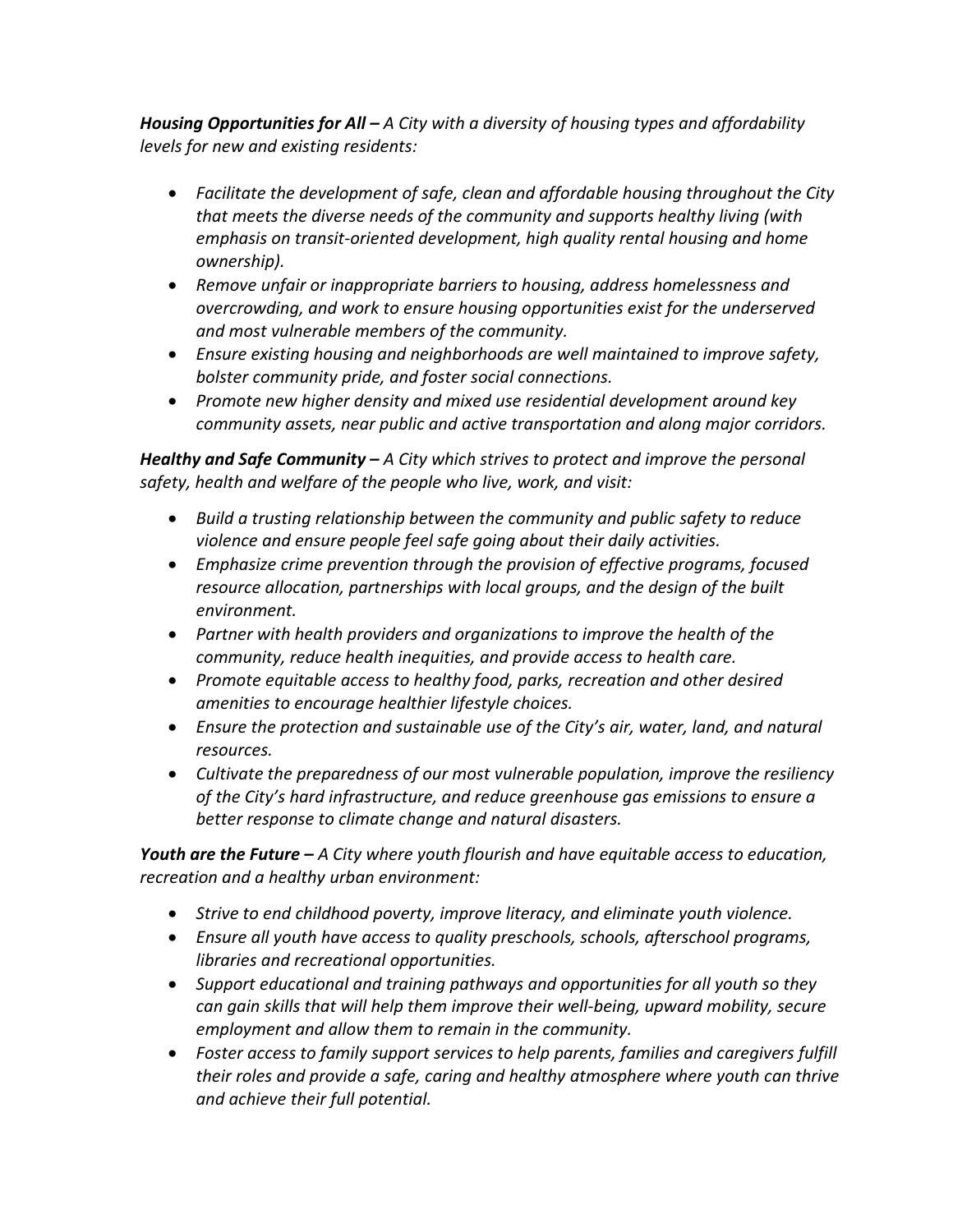*Collaborative, Inclusive and Engaged Decision-Making – A transparent and responsive City driven by the voices of a participatory community:*

- *Encourage and engage all people (especially youth) to have an active role in driving City decisions, policies and practices.*
- *Form community partnerships in the City that foster transparency and effective communication.*
- *Encourage and invest in community problem solving and neighborhood improvement efforts by building the capacity of persons, partners and community groups to create change and maximize the impact of limited resources.*
- *Ensure City policies align with the Overarching Core Value, Guiding Principles, and the General Plan.*

*Livable and Sustainable Community – A well-planned City with a thriving downtown and community core, excellent infrastructure (streets, sewers, parks, trees and open spaces, libraries, and community facilities, etc.) that meet the unique and changing needs of the community:*

- *Promote livability by focusing on sustainable land use planning, targeted circulation and infrastructure improvements that provide equitable access and the efficient use of resources.*
- *Encourage vibrant and active community gathering spaces such as libraries, community facilities, open spaces, parks, and plazas.*
- *Ensure the City's infrastructure is well maintained, has sufficient capacity, and is adaptable to emerging development patterns, changing land uses, technological advances and lifestyles.*
- *Work cooperatively with the community members and others to maintain properties, ensure effective code enforcement, preserve natural and architectural assets, revitalize disinvested commercial and residential corridors and promote greening and beautification of the City.*

*Connectivity, Access and Mobility – An active City with a well-connected, eco-friendly network of multi-modal streets, bikeways, greenways and trails, and effective public transportation options:*

- *Create a modern, safe, sustainable and connected transportation network that provides a variety of mobility choices for all.*
- *Improve access and connect pedestrian and bicycle linkages and public transit from all neighborhoods to schools, parks, open space, shopping and services, employment centers, downtown and other community core areas to promote connectivity.*
- *Focus on walkability, cycling, and transit rather than automobiles when considering new development or revitalizing existing neighborhoods.*

*A Community to Celebrate – A City that celebrates, promotes and honors the diversity, history, art, and culture of its community:*